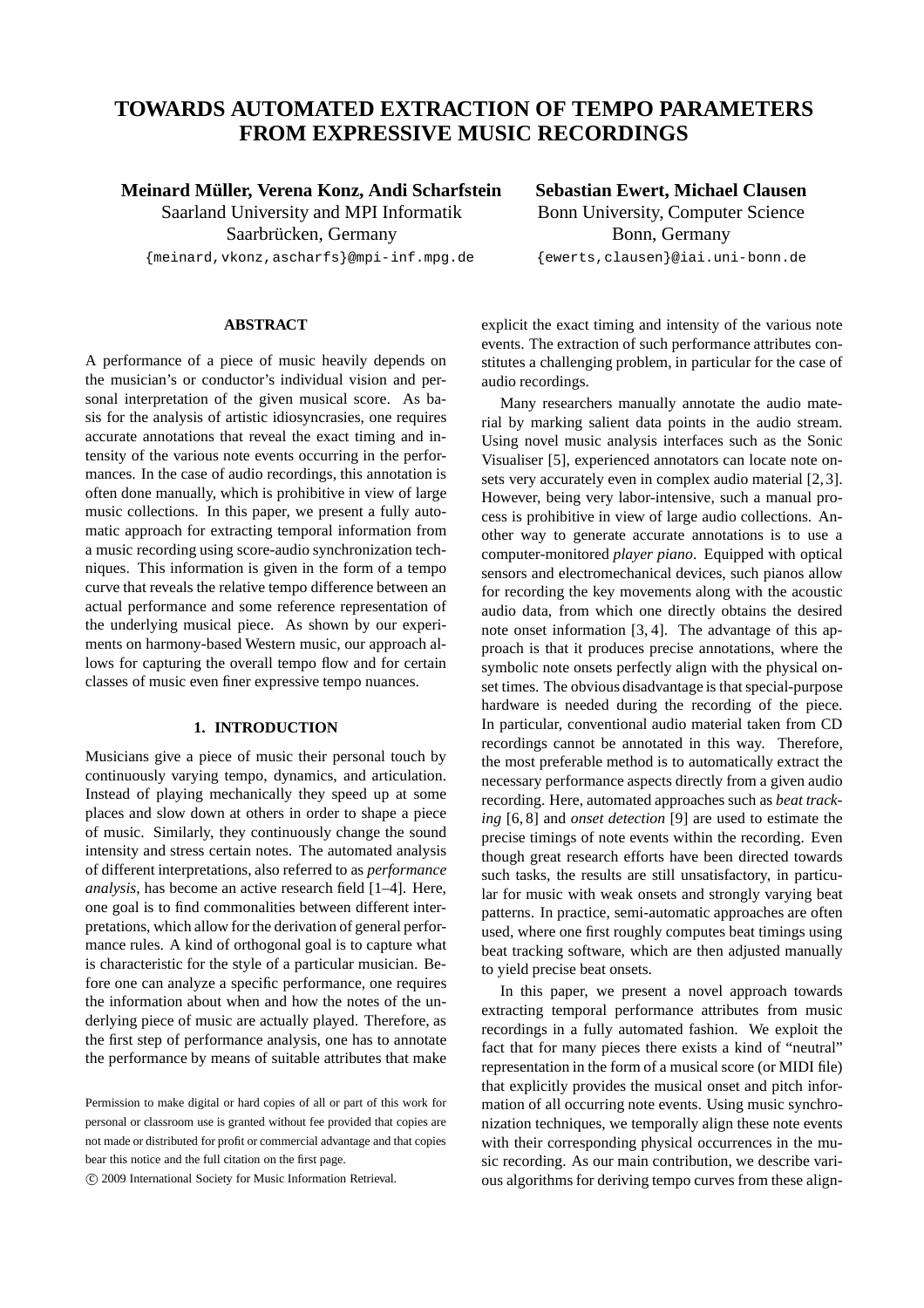

Figure 1. First measure of Beethoven's Pathétique Sonata Op. 13. The MIDI-audio alignment is indicated by the arrows.

ments which reveal the relative tempo differences between the actual performance and the neutral reference representation. We have evaluated the quality of the automatically extracted tempo curves on harmony-based Western music of various genres. Besides a manual inspection of a representative selection of real music performances, we have also conducted a quantitative evaluation on synthetic audio material generated from randomly warped MIDI files. Our experiments indicate that our automated methods yield accurate estimations of the overall tempo flow and, for certain classes of music such as piano music, of even finer expressive tempo nuances.

The remainder of this paper is organized as follows. After reviewing some basics on music synchronization (Sect. 2), we introduce various algorithms for extracting tempo curves from expressive music recordings (Sect. 3). Our experiments are described in Sect. 4, and prospects on future work are sketched in Sect. 5. Further related work is discussed in the respective sections.

## **2. MUSIC SYNCHRONIZATION**

The largest part of Western music is based on the equaltempered scale and can be represented in the form of musical scores, which contain high-level note information such as onset time, pitch, and duration. In the following, we assume that a score is given in the form of a "neutral" MIDI file, where the notes are played with a constant tempo in a purely mechanical way. We refer to this MIDI file as *reference representation* of the underlying piece of music. On the other hand, we assume that the performance to be analyzed is given in the form of an audio recording. In a first step, we use conventional *music synchronization* techniques to temporally align the note events with their corresponding physical occurrences in the audio recording [10, 11]. The synchronization result can be regarded as an automated annotation of the audio recording with the note events given by the MIDI file, see Fig. 1.

Most synchronization algorithms rely on some variant of dynamic time warping (DTW) and can be summarized as follows. First, the MIDI file and the audio recording



**Figure 2**. **Left:** Cost matrix and cost-minimizing alignment path for the Beethoven example shown in Fig. 1. The reference representation (MIDI) corresponds to the horizontal and the performance (audio) to the vertical axis. **Right:** Original (black) and onset-rectified alignment path (red). The MIDI note onset positions are indicated by the blue vertical lines.

to be aligned are converted into feature sequences, say  $X := (x_1, x_2, \ldots, x_N)$  and  $Y := (y_1, y_2, \ldots, y_M)$ , respectively. Then, an  $N \times M$  cost matrix C is built up by evaluating a local cost measure  $c$  for each pair of features, i.e.,  $C((n, m)) = c(x_n, y_m)$  for  $n \in [1 : N] :=$  $\{1, 2, ..., N\}$  and  $m \in [1 : M]$ . Each tuple  $p = (n, m)$ is called a *cell* of the matrix. A (global) *alignment path* is a sequence  $(p_1, \ldots, p_L)$  of length L with  $p_\ell \in [1 :$  $N \times [1 : M]$  for  $\ell \in [1 : L]$  satisfying  $p_1 = (1, 1)$ ,  $p_L = (N, M)$  and  $p_{\ell+1} - p_{\ell} \in \Sigma$  for  $\ell \in [1 : L - 1]$ . Here,  $\Sigma = \{(1, 0), (0, 1), (1, 1)\}\$  denotes the set of admissible step sizes. The *cost* of a path  $(p_1, \ldots, p_L)$  is defined as  $\sum_{\ell=1}^{L} C(p_{\ell})$ . A cost-minimizing alignment path, which constitutes the final synchronization result, can be computed via dynamic programming from C, see Fig. 2. For a detailed account on DTW and music synchronization we refer to [11].

Based on this general strategy, we employ a synchronization algorithm based on high-resolution audio features as described in [12]. This approach, which combines the high temporal accuracy of onset features with the robustness of chroma features, generally yields robust music alignments of high temporal accuracy. In the following, we use a feature resolution of 50 Hz with each feature vector corresponding to 20 milliseconds of MIDI or audio. For details, we refer to [12].

## **3. COMPUTATION OF TEMPO CURVES**

The feeling of pulse and rhythm is one of the central components of music and closely relates to what one generally refers to as tempo. In order to define some notion of tempo, one requires a proper reference to measure against. For example, Western music is often structured in terms of measures and beats, which allows for organizing and sectioning musical events over time. Based on a fixed time signature, one can then define the tempo as the number of beats per minute (BPM). Obviously, this definition requires a regular and steady musical beat or pulse over a certain period in time. Also, the very process of measurement is not as well-defined as one may think. Which musical entities (e. g., note onsets) characterize a pulse? How precisely can these entities be measured before getting drowned in noise? How many pulses or beats are needed to obtain a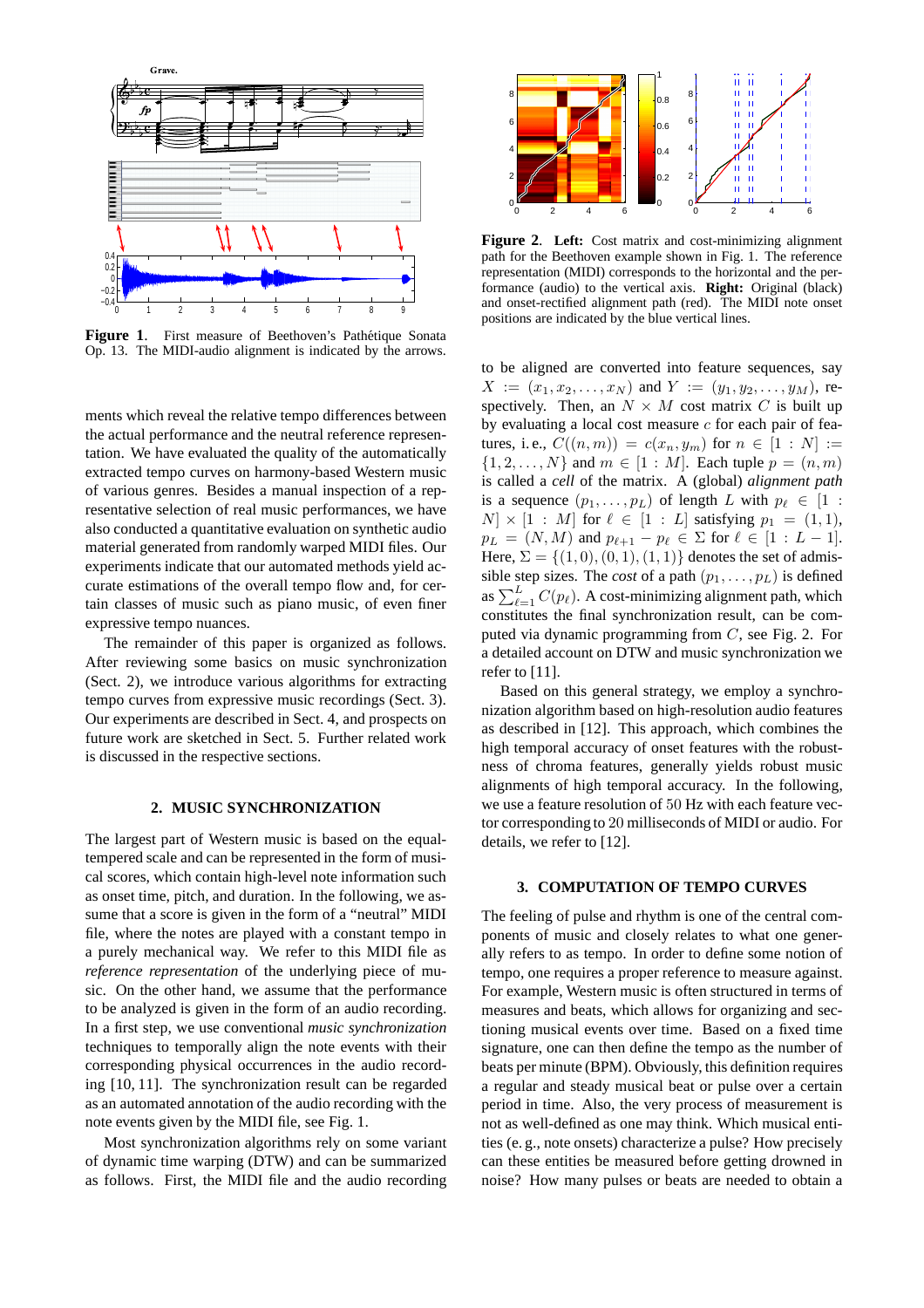meaningful tempo estimation? With these questions, we want to indicate that the notion of tempo is far from being well-defined. Different representations of timing and tempo are presented in [7].

In this paper, we assume that we have a reference representation of a piece of music in the form of a MIDI file generated from a score using a fixed global tempo (measured in BPM). Assuming that the time signature of the piece is known, one can recover measure and beat positions from MIDI time positions. Given a specific performance in the form of an audio recording, we first compute a MIDI-audio alignment path as described in Sect. 2. From this path we derive a *tempo curve* that describes for each time position within the MIDI reference (given in seconds or measures) the tempo of the performance (given as a multiplicative factor of the reference tempo or in BPM). Fig. 4 and Fig. 5 show some tempo curves for various performances.

Intuitively, the value of the tempo curve at a certain reference position corresponds to the slope of the alignment path at that position. However, due to discretization and alignment errors, one needs numerically robust procedures to extract the tempo information by using average values over suitable time windows. In the following, we describe three different approaches for computing tempo curves using a fixed window size (Sect. 3.1), an adaptive window size (Sect. 3.2), and a combined approach (Sect. 3.3).

#### **3.1 Fixed Window Size**

Recall from Sect. 2 that the alignment path  $p =$  $(p_1, \ldots, p_L)$  between the MIDI reference and the performance is computed on the basis of the feature sequences  $X = (x_1, \ldots, x_N)$  and  $Y = (y_1, \ldots, y_M)$ . Note that one can recover beat and measure positions from the indices  $n \in [1 : N]$  of the reference feature sequence, since the MIDI representation has constant tempo and the feature rate is assumed to be constant.

To compute the tempo of the performance at a specific reference position  $n \in [1 : N]$ , we basically proceed as follows. First, we choose a neighborhood of  $n$  given by indices  $n_1$  and  $n_2$  with  $n_1 \le n \le n_2$ . Using the alignment path, we compute the indices  $m_1$  and  $m_2$  aligned with  $n_1$ and  $n_2$ , respectively. Then, the tempo at n is defined as quotient  $\frac{n_2-n_1+1}{m_2-m_1+1}$ . The main parameter to be chosen in this procedure is the size of the neighborhood. Furthermore, there are some technical details to be dealt with. Firstly, the boundary cases at the beginning and end of the reference need special care. To avoid boundary problems, we extend the alignment path  $p$  to the left and right by setting  $p_\ell := (\ell, \ell)$  for  $\ell < 1$  and  $p_\ell := (N + \ell - L, M + \ell - L)$ for  $\ell > L$ . Secondly, the indices  $m_1$  and  $m_2$  are in general not uniquely determined. Generally, an alignment path  $p$ may assign more than one index  $m \in [1 : M]$  to a given index  $n \in [1:N]$ . To enforce uniqueness, we chose the minimal index over all possible indices. More precisely, we define a function  $\varphi_p : \mathbb{Z} \to [1 : M]$  by setting

$$
\varphi_p(n) := \min\{m \in [1:M] \mid \exists \ell \in \mathbb{Z} : p_\ell = (n,m)\}.
$$

We now give the technical details of the sketched pro-



**Figure 3**. Ground truth tempo curve (step function) and various computed tempo curves. (a)  $\tau_w^{\text{FW}}$  using a fixed window size with small w (left) and large w (right). **(b)**  $\tau_v^{\text{AW}}$  using an adaptive window size with small  $v$  (left) and large  $v$  (right).

cedure for the case that the neighborhoods are of a fixed window (FW) size  $w \in \mathbb{N}$ . The resulting tempo curve is denoted by  $\tau_w^{\text{FW}} : [1:N] \to \mathbb{R}_{\geq 0}$ . For a given alignment path p and an index  $n \in [1:N]$ , we define

$$
n_1 := n - \left\lfloor \frac{w-1}{2} \right\rfloor \quad \text{and} \quad n_2 := n + \left\lceil \frac{w-1}{2} \right\rceil. \tag{1}
$$

Then  $w = n_2 - n_1 + 1$  and the tempo at reference position  $n$  is defined by

$$
\tau_w^{\text{FW}}(n) = \frac{w}{\varphi_p(n_2) - \varphi_p(n_1) + 1}.
$$
 (2)

The tempo curve  $\tau_w^{\text{FW}}$  crucially depends on the window size  $w$ . Using a small window allows for capturing sudden tempo changes. However, in this case the tempo curve becomes sensible to inaccuracies in the alignment path and synchronization errors. In contrast, using a larger window smooths out possible inaccuracies, while limiting the ability to accurately pick up local phenomena. This effect is also illustrated by Fig. 3 (a), where the performance is synthesized from a temporally warped MIDI reference. We continue this discussion in Sect. 4.

#### **3.2 Adaptive Window Size**

Using a window of fixed size does not account for specific musical properties of the piece of music. We now introduce an approach using an adaptive window size, which is based on the assumption that note onsets are the main source for inducing tempo information. Intuitively, in passages where notes are played in quick succession one may obtain an accurate tempo estimation even when using only a small time window. In contrast, in passages where only few notes are played one needs a much larger window to obtain a meaningful tempo estimation.

We now formalize this idea. We assume that the note onsets of the MIDI reference are given in terms of feature indices. Furthermore, for notes with the same onset position we only list one of these indices. Let  $O =$  $\{o_1, \ldots, o_K\} \subseteq [1:N]$  be the set of onset positions with  $1 \leq o_1 < o_2 < \ldots < o_K \leq N$ . The distance between two neighboring onset positions is referred to as inter onset interval (IOI). Now, when computing the tempo curve at position  $n \in [1:N]$ , the neighborhood of n is specified not in terms of a fixed number w of feature indices but in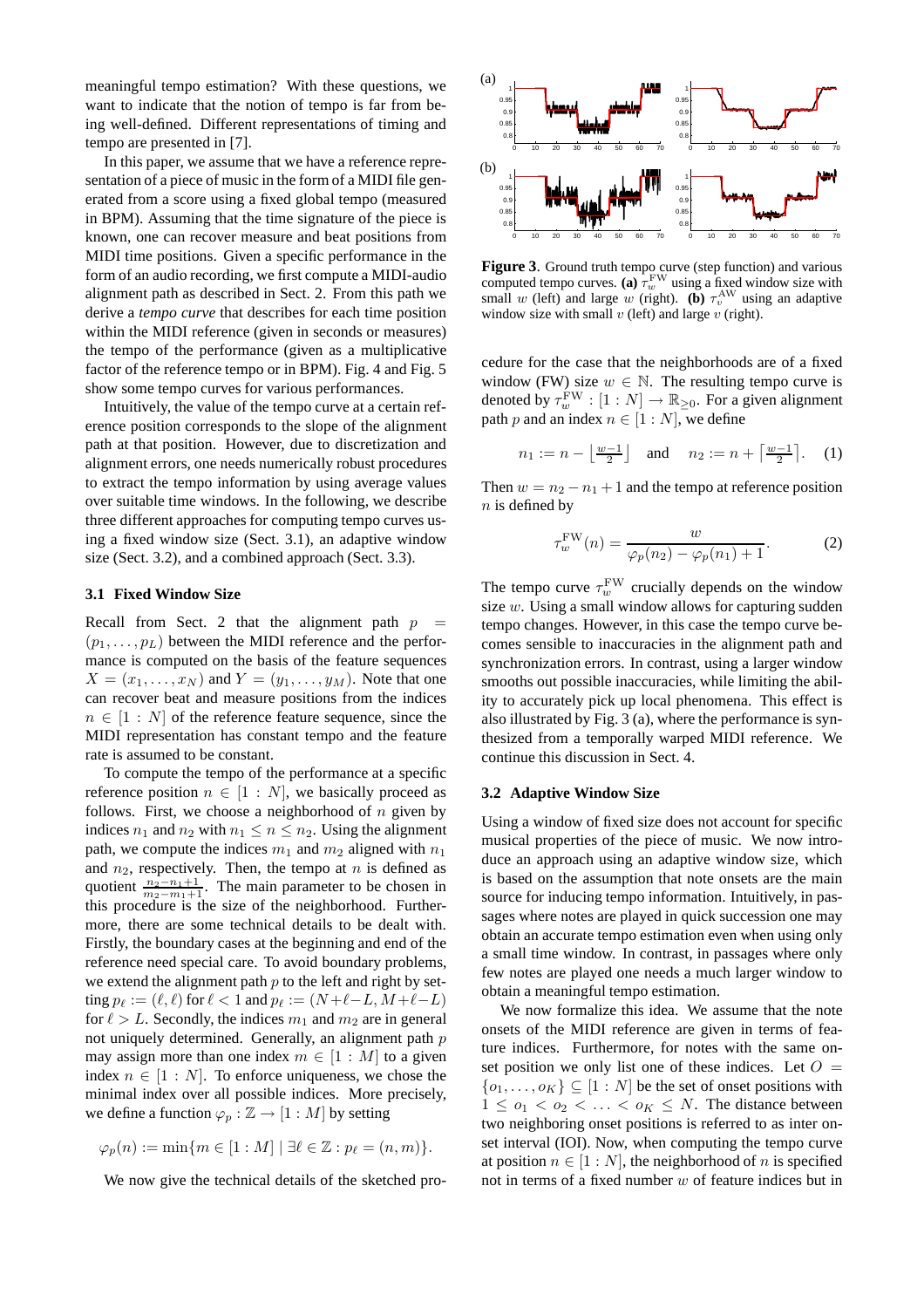terms of a fixed number  $v \in \mathbb{N}$  of IOIs. This defines an onset-dependent adaptive window (AW). More precisely, let  $\tau_v^{\text{AW}} : [1 : N] \to \mathbb{R}_{\geq 0}$  denote the tempo function to be computed. To avoid boundary problems, we extended the set O to the left and right by setting  $o_k := o_1 + k - 1$ for  $k < 1$  and  $o_k := o_K + k - K$  for  $k > K$ . First, we compute  $\tau_v^{\text{AW}}$  for all indices *n* that correspond to onset positions. To this end, let  $n = o_k$ . Then we define

$$
k_1 := k - \left\lfloor \frac{v-1}{2} \right\rfloor \quad \text{and} \quad k_2 := k + \left\lceil \frac{v-1}{2} \right\rceil.
$$

Setting  $n_1 := o_{k_1}$  and  $n_2 := o_{k_2}$ , the tempo at reference position  $n = o_k$  is defined as

$$
\tau_v^{\text{AW}}(n) := \frac{n_2 - n_1 + 1}{\varphi_p(n_2) - \varphi_p(n_1) + 1}.
$$
 (3)

Note that, opposed to (2), the window size  $n_2 - n_1 + 1$  is no longer fixed but depends on the sizes of the neighboring IOIs around the position  $n = o_k$ . Finally,  $\tau_v^{\text{AW}}(n)$  is defined by a simple linear interpolation for the remaining indices  $n \in [1 : N] \setminus O$ . Similar to the case of a fixed window size, the tempo curve  $\tau_v^{\text{AW}}$  crucially depends on the number  $v$  of IOIs, see Fig. 3 (b). The properties of the various tempo curves are discussed in detail in Sect. 4.

#### **3.3 Combined Strategy**

So far, we have introduced two different approaches using on the one hand a fixed window size and on the other hand an onset-dependent adaptive window size for computing average slopes of the alignment path. Combining ideas from both approaches, we now present a third strategy, where we first rectify the alignment path using onset information and then apply the FW-approach on the rectified path for computing the tempo curve. As in Sect. 3.2, let  $O = \{o_1, \ldots, o_K\} \subseteq [1 : N]$  be the set of onsets. By possibly extending this set, we may assume that  $o_1 = 1$  and  $o_K = N$ . Now, within each IOI given by two neighboring onsets  $n_1 := o_k$  and  $n_2 := o_{k+1}$ ,  $k \in [1:K-1]$ , we modify the alignment path p as follows. Let  $\ell_1, \ell_2 \in [1:L]$  be the indices with  $p_{\ell_1} = (n_1, \varphi_p(n_1))$ and  $p_{\ell_2} = (n_2, \varphi_p(n_2))$ , respectively. While keeping the cells  $p_{\ell_1}$  and  $p_{\ell_2}$ , we replace the cells  $p_{\ell_1} + 1, \ldots, p_{\ell_2} - 1$ by cells obtained from a suitably sampled linear function having the slope  $\frac{n_2-n_1+1}{\varphi_p(n_2)-\varphi_p(n_1)+1}$ . Here, in the sampling, we ensure that the step size condition given by  $\Sigma$  is fulfilled, see Sect. 2. The resulting rectification is illustrated by Fig. 2 (right). Using the rectified alignment path, we then compute the tempo curve using a fixed window size  $w \in \mathbb{N}$  as described in Sect. 3.1. The resulting tempo curve is denoted by  $\tau_w^{\rm FWR}$ . This third approach, as our experiments show, generally yields more robust and accurate tempo estimations than the other two approaches.

## **4. EXPERIMENTS**

In this section, we first discuss some representative examples and then report on a systematic evaluation based on temporally warped music. In the following, we specify



**Figure 4**. Tempo curves of four different interpretations played by different pianists of the first ten measures (slow introductory theme marked *Grave*) of Beethoven's Pathétique Sonata Op. 13. (a) Score of measures 4 and 5. (b) Tempo curves  $\tau_w^{\text{FWR}}$  for  $w \propto$ 3 seconds. **(c)** Tempo curves  $\tau_v^{\text{AW}}$  for  $v = 10$  IOIs.

the window size  $w$  in terms of seconds instead of samples. For example, by writing  $w \propto 3$  seconds, we mean that  $w \in \mathbb{N}$  is a window size with respect to the feature rate corresponding to 3 seconds of the underlying audio.

In our first example, we consider Beethoven's Pathétique Sonata Op. 13. The first ten measures correspond to the slow introductory theme marked *Grave*. For these measure, Fig. 4 (b) shows the tempo curves  $\tau_w^{\text{FWR}}$ for four different performances using the combined strategy with a window size  $w \propto 3$  seconds. From these curves, one can read off global and local tempo characteristics. For example, the curves reveal the various tempi chosen by the pianists, ranging from roughly 20 to 30 BPM. One of the pianists (red curve) significantly speeds up after measure 5, whereas the other pianists use a more balanced tempo throughout the introduction. It is striking that all four pianists significantly slow down in measure 8, then accelerate in measure 9, before slowing down again in measure 10. Musically, the last slow-down corresponds to the fermata at the end of measure 10, which concludes the *Grave*. Similarly, the curves indicate a ritardando in all four performances towards the end of measure 4. In this passages, there is a run of  $64<sup>th</sup>$  notes with a closing nonuplet, see Fig. 4 (a). Using a fixed window size, the ritardando effect is smoothed out to a large extent, see Fig. 4 (b). However, having many consecutive note onsets within a short passage, the ritardando becomes much more visible when using tempo curves with an onset-dependent adaptive window size. This is illustrated by Fig. 4 (c), which shows the four tempo curves  $\tau_v^{\text{AW}}$  with  $v = 10$  IOIs.

As a second example, we consider the Schubert Lied *Der Lindenbaum* (D. 911 No. 5). The first seven measures (piano introduction) are shown in Fig. 5 (a). Using the combined strategy with a window size  $w \propto 3$  seconds, we computed tempo curves for 13 different interpretations, see Fig. 5 (b). As shown by the curves, all interpretations exhibit an accelerando in the first few measures followed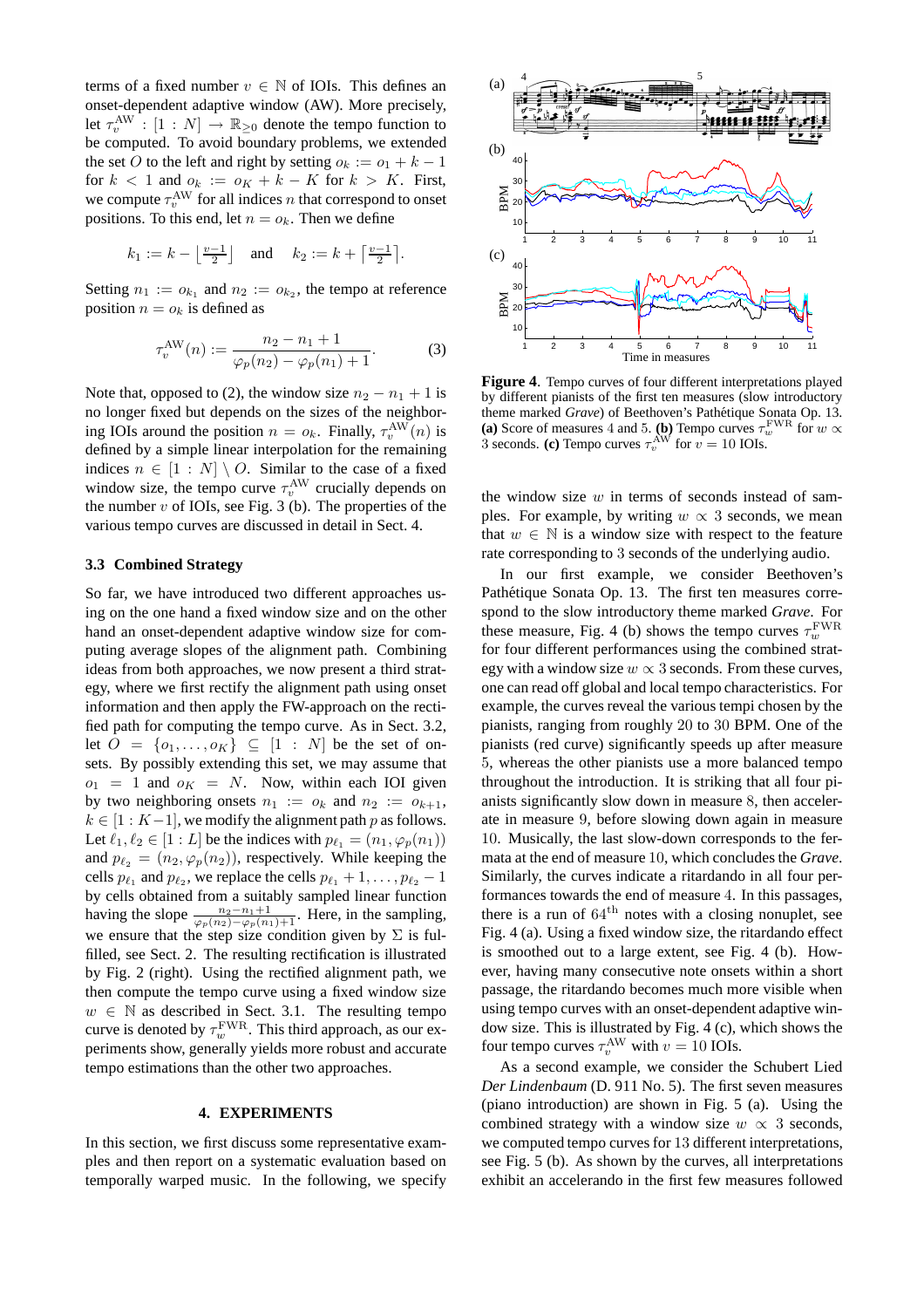

**Figure 5**. Tempo curves of 13 different performances of the beginning of the Schubert song *Der Lindenbaum*. **(a)** Score of measures 1 to 7. **(b)** Tempo curves  $\tau_w^{\text{FWR}}$  for  $w \propto 3$  seconds.

by a ritardando towards the end of the introduction. Interestingly, some of the pianists start with the ritardando in measure 4 already, whereas most of the other pianists play a less pronounced ritardando in measure 6. These examples indicate that our automatically extracted tempo curves are accurate enough for revealing interesting performance characteristics.

In view of a more quantitative evaluation, we computed tempo curves using different approaches and parameters on a corpus of harmony-based Western music of various genres. To allow for a reproduction of our experiments, we used pieces from the RWC music database [13]. In the following, we consider 15 representative pieces, which are listed in Table 1. These pieces include five classical piano pieces, five classical pieces of various instrumentations (full orchestra, strings, flute, voice) as well as five jazz pieces and pop songs. To automatically determine the accuracy of our tempo extraction procedures, we temporally modified MIDI files for each of the 15 pieces. To this end, we generated continuous piecewise linear tempo curves  $\tau$ <sup>GT</sup>, referred to as *ground-truth tempo curves*. These curves have a constant slope on segments of roughly 10 seconds of duration, where the slopes are randomly generated either using a value  $v \in [1 : 2]$  (corresponding to an accelerando) or using a value  $v \in [1/2 : 1]$  (corresponding to a ritardando). These values cover a range of tempo changes of  $\pm 100\%$  of the reference tempo. Intuitively, the ground-truth tempo curves simulate on each segment a gradual transition between two tempi to mimic ritardandi and accelerandi. For an example, we refer to Fig. 6. We then temporally warped each of the original MIDI files with respect to a ground-truth tempo curve  $\tau^{\text{GT}}$ and generated from the modified MIDI file an audio version using a high-quality synthesizer. Finally, we computed tempo curves using the original MIDI files as reference and the warped audio versions as performances.

To determine the accuracy of a computed tempo curve  $\tau$ , we compared it with the corresponding ground-truth tempo curve  $\tau$ <sup>GT</sup>. Here, the idea is to measure deviations by *scale* rather than by *absolute value*. Therefore,



**Figure 6**. Piecewise linear ground-truth tempo curve (red) and computed tempo curves (black).

|                                     | FW    |          | AW    |          | FWR   |          |
|-------------------------------------|-------|----------|-------|----------|-------|----------|
| <b>RWC ID</b> (Comp./Int., Instr.)  | $\mu$ | $\sigma$ | $\mu$ | $\sigma$ | $\mu$ | $\sigma$ |
| $C025$ (Bach, piano)                | 3.29  | 7.30     | 2.60  | 5.05     | 1.59  | 2.86     |
| C028 (Beethoven, piano)             | 3.24  | 6.98     | 6.36  | 21.14    | 2.66  | 6.72     |
| C031 (Chopin, piano)                | 3.32  | 7.72     | 2.77  | 4.76     | 1.75  | 3.42     |
| C032 (Chopin, piano)                | 2.54  | 4.17     | 3.05  | 4.67     | 1.56  | 2.34     |
| C029 (Schumann, piano)              | 4.52  | 8.86     | 4.18  | 5.97     | 2.44  | 5.13     |
| C003 (Beethoven, orchestra)         | 4.20  | 5.39     | 10.58 | 22.97    | 3.56  | 4.79     |
| C015 (Borodin, strings)             | 2.44  | 2.85     | 4.68  | 9.85     | 2.25  | 2.71     |
| C022 (Brahms, orchestra)            | 1.70  | 1.95     | 2.41  | 2.96     | 1.31  | 1.66     |
| C044 (Rimski-K., flute/piano)       | 1.62  | 2.59     | 2.47  | 4.27     | 1.61  | 2.58     |
| <b>C048</b> (Schubert, voice/piano) | 2.61  | 3.27     | 3.95  | 7.76     | 2.07  | 2.98     |
| J001 (Nakamura, piano)              | 1.44  | 1.87     | 1.44  | 2.43     | 1.03  | 1.59     |
| <b>J038</b> (HH Band, big band)     | 2.24  | 2.96     | 3.20  | 5.41     | 1.91  | 2.74     |
| J041 (Umitsuki, sax/bass/perc.)     | 1.88  | 2.40     | 3.75  | 4.69     | 1.72  | 2.34     |
| P031 (Nagayama, electronic)         | 2.01  | 2.42     | 8.35  | 14.89    | 1.94  | 2.39     |
| P093 (Burke, voice/guitar)          | 2.50  | 3.26     | 6.21  | 14.74    | 2.34  | 3.13     |
| Average over all                    | 2.64  | 4.27     | 4.40  | 8.77     | 1.98  | 3.16     |

**Table 1**. Tempo curve evaluation using the approaches FW and FWR (with  $w \propto 4$  seconds) and AW (with  $v = 10$  IOIs). The table shows for each of the 15 pieces the mean error  $\mu$  and standard deviation  $\sigma$  (given in percent) of the computed tempo curves and the ground truth tempo curve. For generating the ground-truth tempo curves, MIDI segments of 10 seconds were used.

as distance function, we use the average multiplicative difference and standard deviation (both measured in percent) of  $\tau$  and  $\tau$ <sup>GT</sup>. More precisely, we define

$$
\mu(\tau, \tau^{\text{GT}}) = 100 \cdot \frac{1}{N} \cdot \sum_{n=1}^{N} \left( 2^{|\log_2(\tau(n)/\tau^{\text{GT}}(n))|} - 1 \right).
$$

Similarly, we define the standard deviation  $\sigma(\tau, \tau^{\text{GT}})$ . For example, one obtains  $\mu(\tau, \tau^{\text{GT}}) = 100\%$  in the case  $\tau = 2 \cdot \tau^{\text{GT}}$  (double tempo) and in the case  $\tau = \frac{1}{2} \cdot \tau^{\text{GT}}$ (half tempo). Similarly, a computed tempo of 110 BPM or 90.9 BPM would imply a mean error of  $\mu = 10\%$  assuming a ground-truth tempo of 100 BPM.

In a first experiment, we computed the curves  $\tau_w^{\text{FW}}$  and  $\tau_w^{\text{EWR}}$  with  $w \propto 4$  seconds as well as  $\tau_v^{\text{AW}}$  with  $v = 10$ IOIs for each of the 15 pieces. Table 1 shows the mean error  $\mu$  and standard deviation  $\sigma$  between the computed tempo curves and the ground truth tempo curves. For example, for the Schubert song *Der Lindenbaum* with identifier **C048**, the mean error between the computed tempo curve  $\tau_w^{\text{FW}}$  and the ground-truth tempo  $\tau^{\text{GT}}$  amounts to  $2.61\%$ . This error decreases to  $2.07\%$  when using the FWR-approach based on the rectified alignment path. Looking at the average mean error over all pieces, one can notice that the error amounts to 2.64% for the FWapproach, 4.40% for the AW-approach, and 1.98% for the FWR-approach. For example, assuming a tempo of 100 BPM, the last number implies a mean difference of less than 2 BPM between the computed tempo and the actual tempo.

In general, the FWR-approach yields the best tempo es-